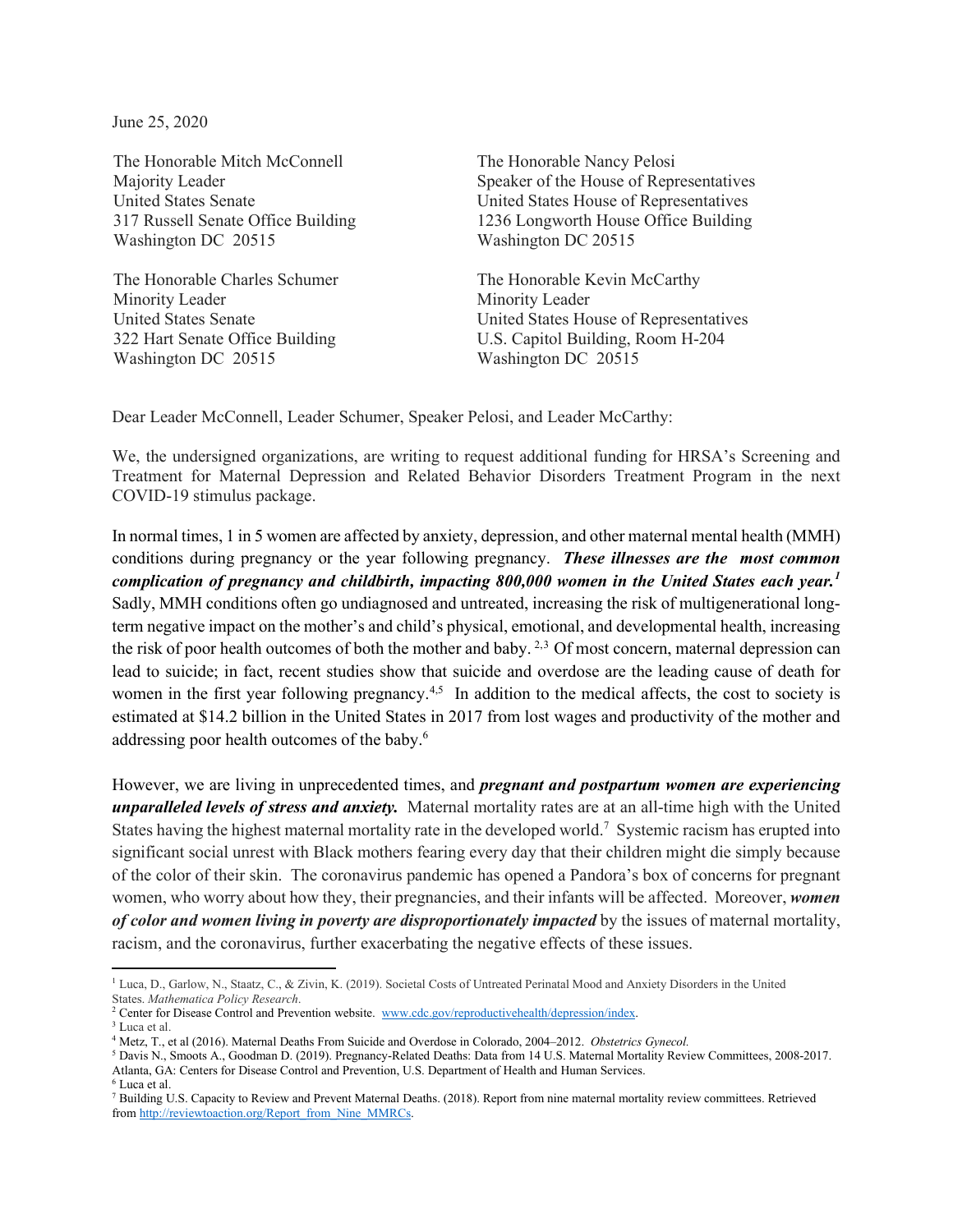Access to mental health care is critical to the overall health of both mothers and their newborns – more so now than ever. It has always been difficult for childbearing women experiencing anxiety or depression to access appropriate mental health care. However, the current situation – with an increase in the range and intensity of mental health issues coupled with the increased pressure on the healthcare system -- has made it even more challenging to access appropriate mental health services.

HRSA's Screening and Treatment for Maternal Depression and Related Behavior Disorders Treatment Program provides grants to states to address maternal depression, thereby helping new mothers and their babies achieve the best start possible. States receiving funding create programs that provide real-time psychiatric consultation, care coordination, and training for front-line providers to better screen, assess, refer and treat pregnant and postpartum women for depression and other behavioral health conditions. *These programs provide a critically-needed and cost-effective lifeline to pregnant women and new mothers at the most vulnerable period in their lives.* Massachusetts' statewide program, for example, has served over 8,700 women in five years at a cost of just \$12 per woman per year, amounting to almost \$850,000 in savings each year.

The HRSA program is currently funded at \$5 million annually. When it was introduced in FY2018, thirty states applied for funding but only seven states were awarded five-year cooperative agreements because of funding restrictions. We request including an additional \$10 million in funding for this program in the next COVID-19 response legislation. This funding would allow 12 additional states to launch programs and provide \$2 million to allow HRSA to establish a Technical Assistance Center to provide states with best practices, training, and technical assistance so they can quickly and effectively establish these programs.

Increased funding for this program will go a long way in ensuring that mothers, and their babies, have access to the care they need to thrive during these challenging times.

Thank you for your attention to this critical matter.

Sincerely,

National Organizations 2020Mom American Association of Suicidology American College of Nurse Midwives American College of Obstetricians and Gynecologists American Group Psychotherapy Association American Psychological Association Anxiety and Depression Association of America Association of Maternal & Child Health Programs Association of Women's Health, Obstetric, and Neonatal Nurses Clinical Social Work Association Depression and Bipolar Support Alliance Eating Disorders Coalition for Research, Policy, & Action Every Mother Counts Global Alliance for Behavioral Health and Social Justice Johns Hopkins University Women's Mood Disorders Center Legal Action Center Lifeline4Moms Center at the University of Massachusetts Medical School March for Moms March of Dimes Marce of North America